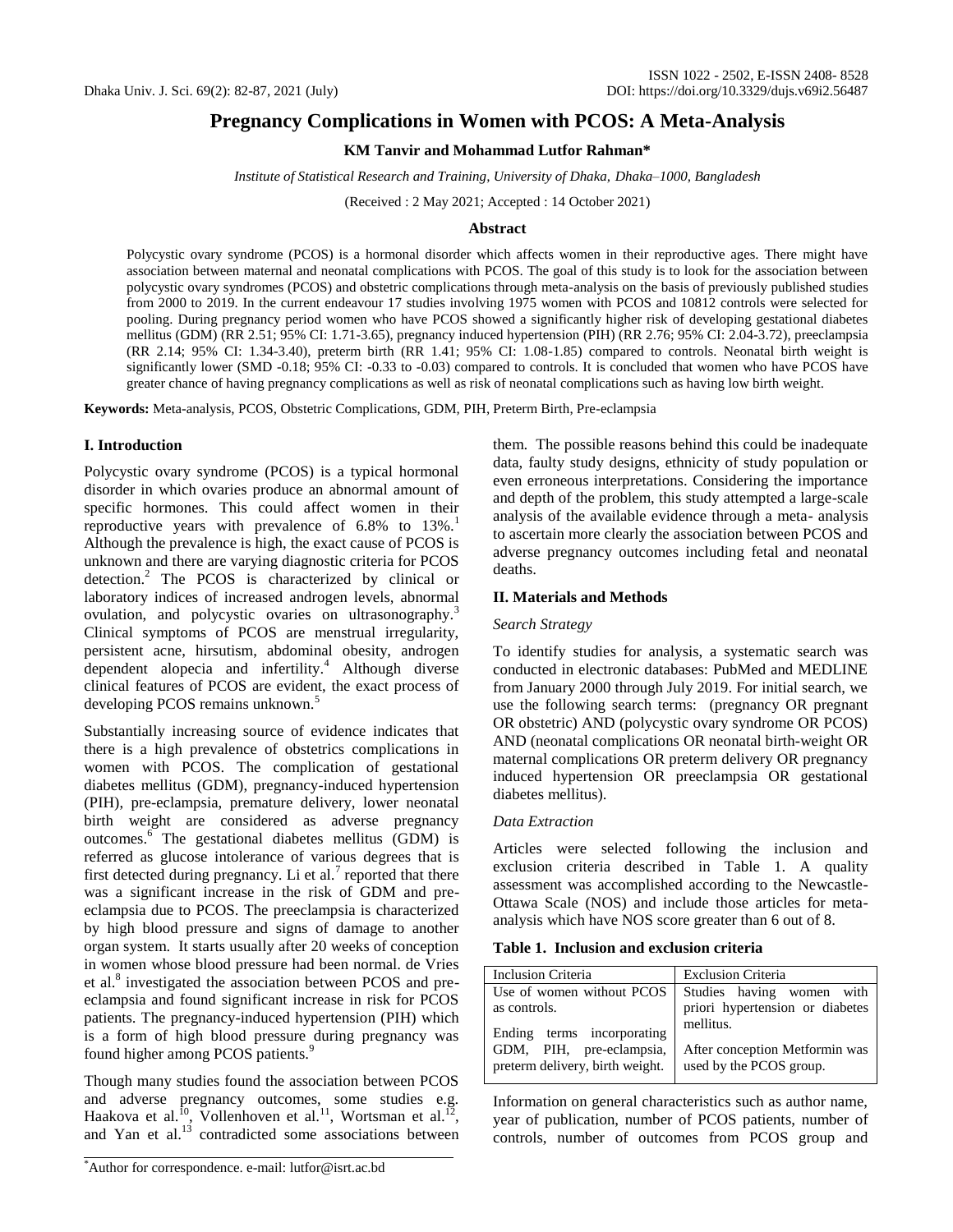control group, mean age of PCOS group and control group, mean BMI of PCOS group and control group have been collected from the selected studies. The major characteristics of the included studies are presented in Table 2.

### *Statistical Methods*

For dichotomous data, we used risk ratios (RR) as our effect estimate and calculated corresponding 95% confidence intervals (CI). For continuous data we used standardized mean difference (SMD) as effect estimate and calculated corresponding 95% CI following a randomeffects model. We detected between study heterogeneity by  $\chi$ 2 tests of significance and a P value < 0.10 was considered as statistically significant. Again  $I^2$  statistic was also used to detect heterogeneity where we considered  $I^2$  < 25% as low heterogeneity and  $I^2$  > 50% as high heterogeneity. For evaluating publication bias, we performed the Egger test and a P value < 0.10 was considered as significant. RStudio programming language has been used for data analysis.

# **III. Results**

In the initial electronic search, 687 articles were identified and 605 articles were excluded because of irrelevance and duplication. Remaining 82 articles were screened by abstract review and 45 articles were excluded because of irrelevance.

Remaining 37 articles were read in full and 22 articles were excluded because of not meeting selection criteria. Eventually, 17 studies satisfy the criteria for the meta-

**Table 2. Major characteristics of the included studies**

For the analysis we took PCOS as a risk factor and gestational diabetes mellitus, pregnancy-induced hypertension, pre-eclampsia, premature delivery rate and neonatal birth weight were considered as outcomes.

#### *Gestational Diabetes Mellitus (GDM)*

There were 12 studies which investigated the association between PCOS in pregnant women and developing GDM. Those studies assessed GDM in 1676 women with PCOS and 10230 women without PCOS. We used the assumption of random effect model and the pooled result showed that women with PCOS are more likely to develop GDM in comparison to controls [RR: 2.51; 95% CI: 1.71- 3.65].

The Cochran's Q test found that there is significant between study heterogeneity and the value of  $I^2$  also suggests the same.  $[\chi^2$ : P < 0.001, I<sup>2</sup> = 89.0%] (Fig. 2).

### *Pregnancy Induced Hypertension (PIH)*

There were 12 studies which investigated the association between PCOS in pregnant women and developing PIH. These studies assessed PIH in 1234 women with PCOS and 8293 women without PCOS. We used the assumption of random effects model and the pooled result showed that women with PCOS are more likely to develop PIH in comparison to controls [RR: 2.76; 95% CI: 2.04-3.72].

| No             | Author                                      | Country        | Size | Patient/<br>Control | Outcome variable                                     |
|----------------|---------------------------------------------|----------------|------|---------------------|------------------------------------------------------|
| 1              | Haakova <i>et al.</i> <sup>10</sup> (2003)  | Czech Republic | 126  | 60/66               | GDM, PIH, Preterm-birth                              |
| $\overline{2}$ | Turhan <i>et al.</i> <sup>14</sup> (2003)   | Turkey         | 174  | 38/136              | PIH, Pre-eclampsia, Preterm-birth, GDM, PIH          |
| 3              | Weerakiet etal. $15(2004)$                  | Thailand       | 311  | 47/264              | GDM, Preterm-birth, Birth weight                     |
| $\overline{4}$ | Sir-Petermann et al. <sup>16</sup> (2005)   | Chile          | 227  | 47/180              | Birth weight                                         |
| 5              | Huetal. <sup>17</sup> $(2007)$              | UK             | 44   | 22/22               | PIH                                                  |
| 6              | Sir-Petermann et al. $18(2007)$             | Chile          | 99   | 48/51               | GDM,PIH                                              |
| $\overline{7}$ | Altieri et al. $6(2010)$                    | Italy          | 174  | 15/159              | GDM, PIH, Pre-eclampsia, Preterm-birth, Birth weight |
| 8              | Dmitrovical. <sup>19</sup> $(2011)$         | <b>USA</b>     | 34   | 17/17               | GDM, Birth weight                                    |
| 9              | Reyes-Muoz et al. <sup>20</sup> (2012)      | Mexico         | 102  | 51/51               | GDM, Pre-eclampsia, Preterm-birth, Birth weight      |
| 10             | Palomba <i>et al.</i> <sup>21</sup> (2012)  | Italy          | 126  | 42/84               | PIH, Pre-eclampsia, Preterm-birth, Birth weight      |
| 11             | Wang <i>et al.</i> <sup>9</sup> (2013)      | China          | 738  | 144/594             | GDM,PIH                                              |
| 12             | Ashrafi <i>et al.</i> <sup>22</sup> (2014)  | Iran           | 468  | 234/234             | <b>GDM</b>                                           |
| 13             | Aktun <i>et al.</i> <sup>23</sup> (2016)    | Turkey         | 310  | 150/160             | PIH, Pre-eclampsia, Preterm-birth                    |
| 14             | Sawada <i>et al.</i> <sup>24</sup> (2015)   | Japan          | 98   | 49/49               | GDM, PIH, Preterm-birth                              |
| 15             | Kollmann <i>et al.</i> <sup>17</sup> (2015) | Austria        | 879  | 171/708             | GDM, PIH, Preeclampsia, Preterm-birth                |
| 16             | Xiao <i>et al</i> . <sup>25</sup> (2016)    | China          | 2389 | 352/2037            | GDM, Preterm-birth                                   |
| 17             | Li et al. <sup>26</sup> (2018)              | China          | 6488 | 488/6000            | GDM, PIH, Preterm-birth                              |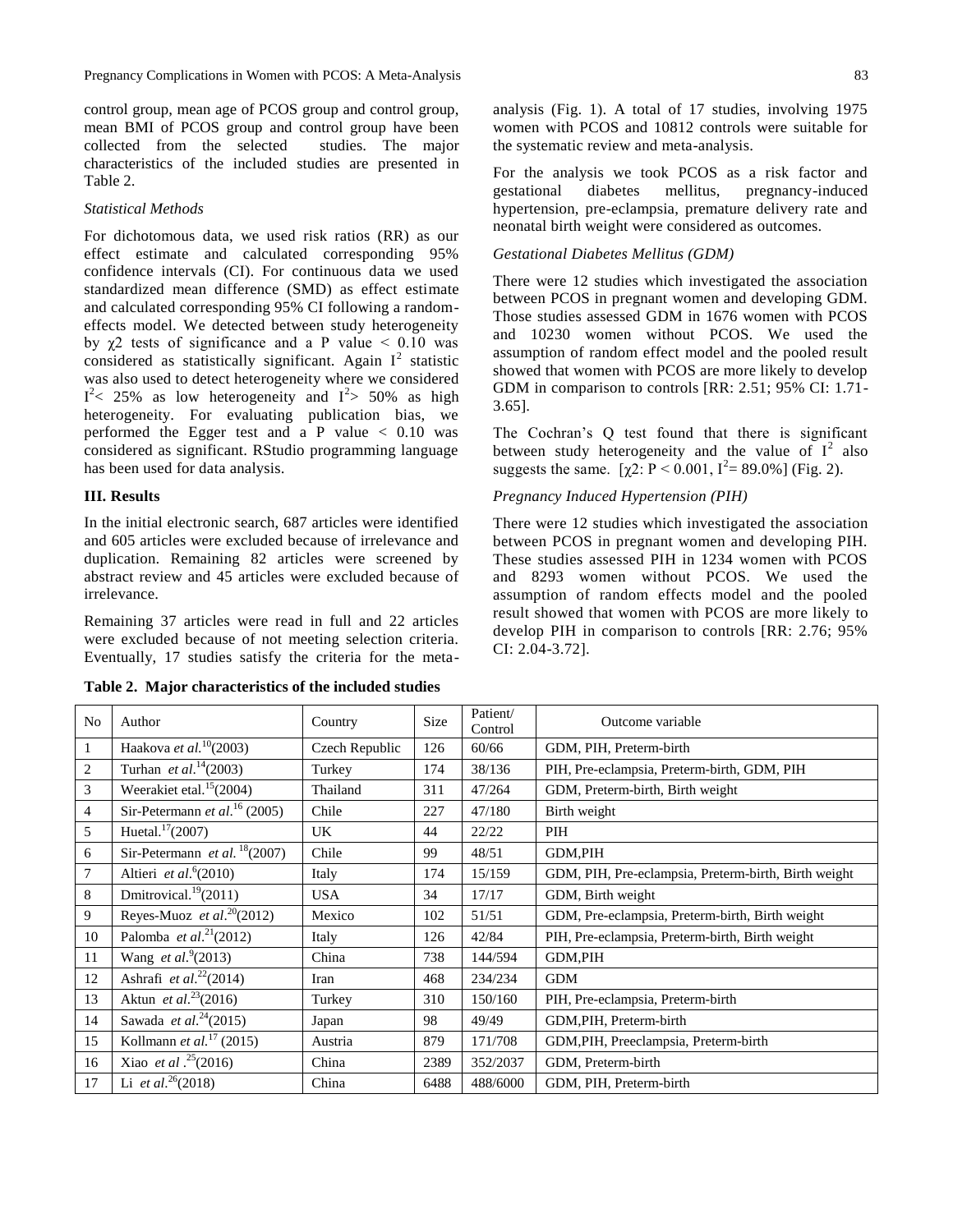

**Fig. 1.** Flowchart for the inclusion of articles in the meta-analysis

The Cochran's Q test suggests that there is no significant between study heterogeneity and the value of  $I^2$  also suggests the same  $[\chi^2$ : P = 0.13, I<sup>2</sup> = 33%] (Fig. 3).

#### *Pre-eclampsia*

There were 7 studies which investigated the association between PCOS in pregnant women and developing preeclampsia. These studies assessed pre-eclampsia in 514 women with PCOS and 1562 women without PCOS. We used the assumption of random effects model. The pooled results showed that women with PCOS demonstrated a significantly higher chance of developing pre-eclampsia when compared with controls [RR: 2.14; 95% CI: 1.34-3.40].

The Cochran's Q test could not find evidence of between study heterogeneity and I<sup>2</sup> also suggests the same [ $\chi$ 2: P = 0.45,  $I^2 = 0\%$ ] (Fig. 4).

#### *Premature Delivery*

There were 11 studies which investigated the association between PCOS in pregnant women and developing premature delivery. These studies assessed premature delivery in 1423 women with PCOS and 9714 women without PCOS. We used the assumption of random effect model and the pooled result showed that women with PCOS have greater risk of premature delivery in comparison to women without PCOS [RR: 1.41; 95% CI: 1.08-1.85].



**Fig. 2.** Risk ratio for incidence of GDM in women with PCOS and without PCOS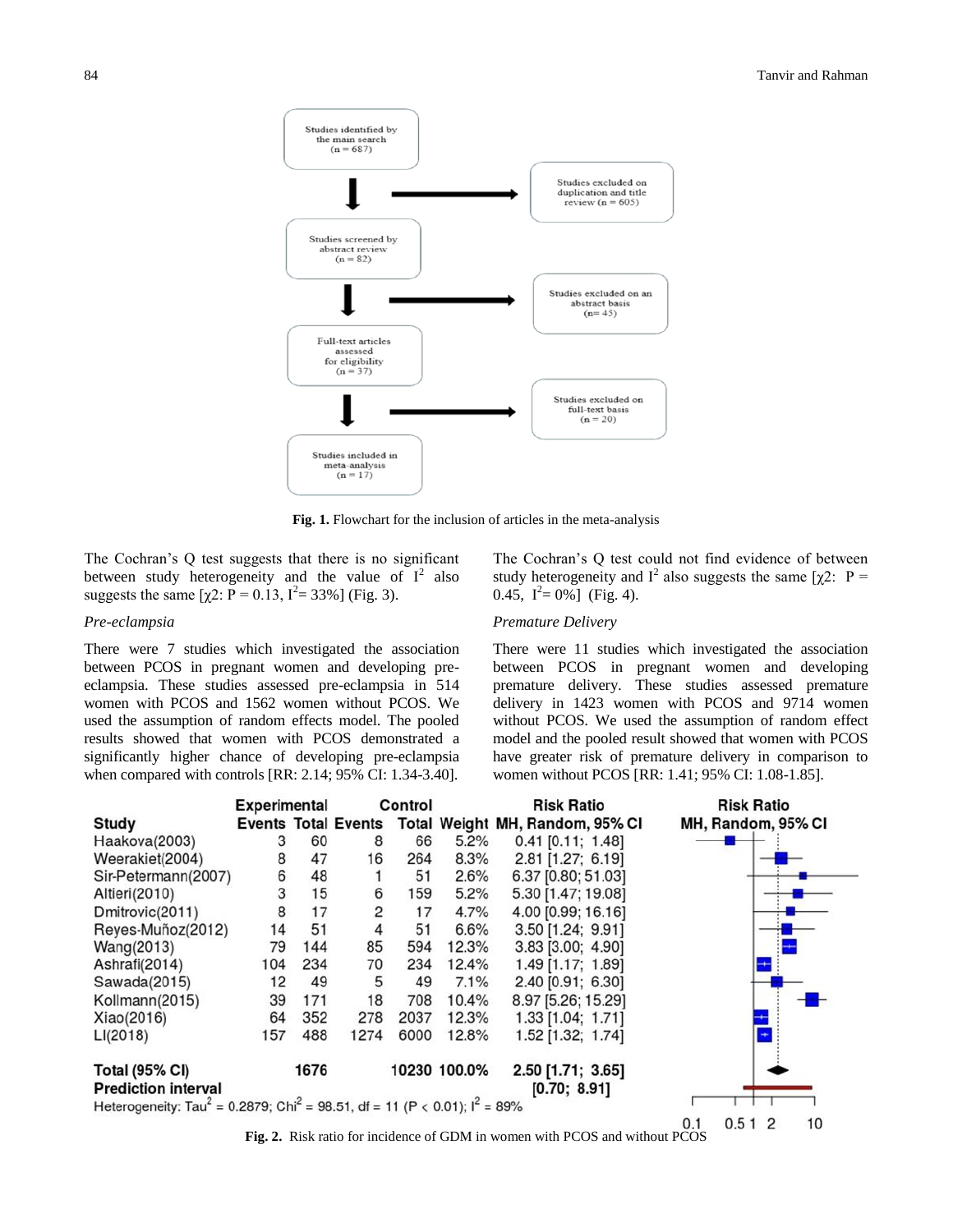

**Fig. 3.** Risk ratio for occurrence of PIH in women with PCOS and without PCOS

|                                                                                                     | <b>Experimental</b> |      |    | Control  |             | <b>Risk Ratio</b>                                   | <b>Risk Ratio</b>  |
|-----------------------------------------------------------------------------------------------------|---------------------|------|----|----------|-------------|-----------------------------------------------------|--------------------|
| Study                                                                                               |                     |      |    |          |             | Events Total Events Total Weight MH, Random, 95% CI | MH, Random, 95% CI |
| Haakova(2003)                                                                                       | 5                   | 60   | 4  | 66       | 4.8%        | 1.37 [0.39; 4.88]                                   |                    |
| Turhan(2003)                                                                                        |                     | 38   | 9  | 136      | 5.9%        | 1.59 [0.52; 4.88]                                   |                    |
| Weerakiet(2004)                                                                                     | 8                   | 47   | 16 | 264      | 10.0%       | 2.81 [1.27; 6.19]                                   |                    |
| Hu(2007)                                                                                            | 6                   | 22   | 0  | 22       | 1.1%        | 13.00 [0.78; 217.33]                                |                    |
| Sir-Petermann(2007)                                                                                 | 4                   | 48   | 0  | 51       | 1.0%        | 9.56 [0.53; 172.87]                                 |                    |
| Altieri(2010)                                                                                       | 2                   | 15   | 10 | 159      | 3.9%        | 2.12 [0.51; 8.80]                                   |                    |
| Palomba(2012)                                                                                       | 7                   | 42   | 5  | 84       | 6.2%        | 2.80 [0.94; 8.30]                                   |                    |
| Wang(2013)                                                                                          | 15                  | 144  | 19 | 594      | 12.8%       | 3.26 [1.70; 6.25]                                   |                    |
| Aktun(2015)                                                                                         | 39                  | 150  | 19 | 160      | 16.9%       | 2.19 [1.33; 3.61]                                   |                    |
| Sawada(2015)                                                                                        | 2                   | 49   | 0  | 49       | 1.0%        | 5.00 [0.25; 101.51]                                 |                    |
| Kollmann(2015)                                                                                      | 19                  | 171  | 9  | 708      | 10.2%       | 8.74 [4.03; 18.98]                                  |                    |
| Li(2018)                                                                                            | 63                  | 448  |    | 390 6000 | 26.2%       | 2.16 [1.69; 2.77]                                   |                    |
| <b>Total (95% CI)</b>                                                                               |                     | 1234 |    |          | 8293 100.0% | 2.76 [2.04; 3.72]                                   |                    |
| <b>Prediction interval</b>                                                                          |                     |      |    |          |             | [1.37; 5.53]                                        |                    |
| Heterogeneity: Tau <sup>2</sup> = 0.0740; Chi <sup>2</sup> = 16.36, df = 11 (P = 0.13); $I^2$ = 33% |                     |      |    |          |             |                                                     |                    |

**Fig. 4.** Risk ratio for occurrence of pre-eclampsia in women with PCOS and without PCOS

 $0.01$ 

 $0.1$ 

 $\mathbf{1}$ 

10

100

|                                                                                                     | <b>Experimental</b> |      |    | Control  |             | <b>Risk Ratio</b>                                   |     | <b>Risk Ratio</b>  |
|-----------------------------------------------------------------------------------------------------|---------------------|------|----|----------|-------------|-----------------------------------------------------|-----|--------------------|
| Study                                                                                               |                     |      |    |          |             | Events Total Events Total Weight MH, Random, 95% CI |     | MH, Random, 95% CI |
| Haakova(2003)                                                                                       | 18                  | 60   | 10 | 66       | 9.9%        | 1.98 [0.99; 3.95]                                   |     |                    |
| Turhan(2003)                                                                                        | 6                   | 38   | 13 | 136      | 6.8%        | 1.65 [0.67; 4.05]                                   |     |                    |
| Weerakiet(2004)                                                                                     | 6                   | 47   | 14 | 264      | 6.7%        | 2.41 [0.97; 5.95]                                   |     |                    |
| Altieri(2010)                                                                                       | 3                   | 15   | 10 | 159      | 4.4%        | 3.18 [0.98; 10.31]                                  |     |                    |
| Reyes-Muñoz(2012)                                                                                   | 6                   | 51   | 12 | 51       | 6.7%        | $0.50$ [0.20; 1.23]                                 |     |                    |
| Palomba(2012)                                                                                       | 3                   | 42   | 4  | 84       | 3.0%        | 1.50 [0.35; 6.40]                                   |     |                    |
| Aktun(2015)                                                                                         | 19                  | 150  | 23 | 160      | 12.6%       | $0.88$ [0.50; 1.55]                                 |     |                    |
| Sawada(2015)                                                                                        | 6                   | 49   | 5  | 49       | 4.8%        | 1.20 [0.39; 3.67]                                   |     |                    |
| Kollmann(2015)                                                                                      | 6                   | 171  | 30 | 708      | 7.2%        | $0.83$ [0.35; 1.96]                                 |     |                    |
| Xiao(2016)                                                                                          | 30                  | 352  |    | 94 2037  | 17.8%       | 1.85 [1.24; 2.74]                                   |     |                    |
| Li(2018)                                                                                            | 36                  | 448  |    | 320 6000 | 20.1%       | 1.51 [1.08; 2.10]                                   |     |                    |
| <b>Total (95% CI)</b>                                                                               |                     | 1423 |    |          | 9714 100.0% | 1.41 [1.08; 1.85]                                   |     |                    |
| <b>Prediction interval</b>                                                                          |                     |      |    |          |             | [0.74; 2.70]                                        |     |                    |
| Heterogeneity: Tau <sup>2</sup> = 0.0633; Chi <sup>2</sup> = 15.48, df = 10 (P = 0.12); $I^2$ = 35% |                     |      |    |          |             |                                                     |     |                    |
|                                                                                                     |                     |      |    |          |             |                                                     | 0.1 | 0.5<br>2           |

**Fig. 5**. Risk ratio for occurrence of pre-eclampsia in women with PCOS and without PCOS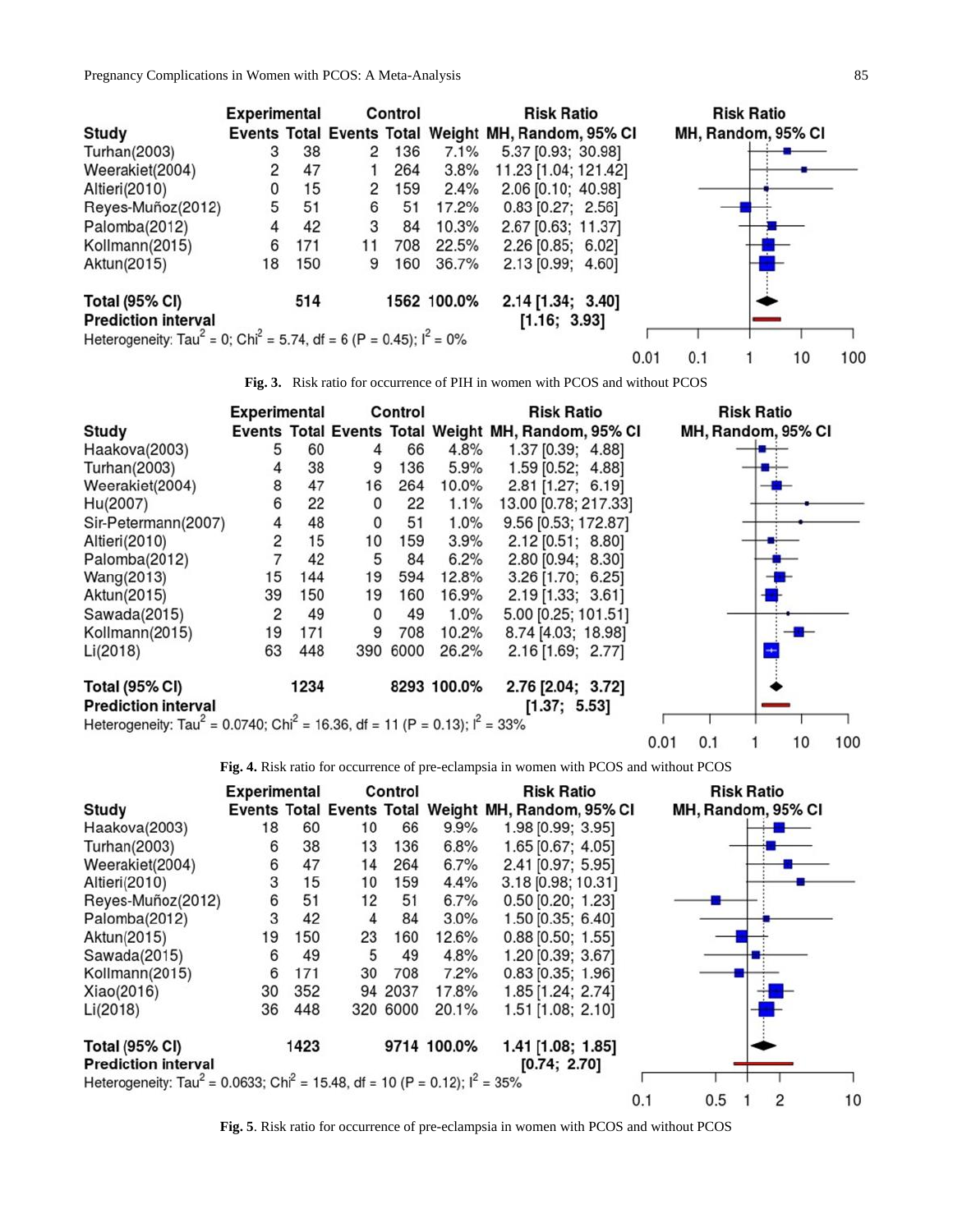

**Fig. 6.** SMD of baby birth weights in women with PCOS and without PCOS

The Cochran's Q test could not find evidence of between study heterogeneity and  $I^2$  also suggests the same [ $\chi$ 2: P =  $0.12, I^2 = 35\%$ ] (Fig. 5).

# *Neonatal Birth Weight*

There were 7 studies which investigated the association between PCOS in pregnant women and giving a low birth weight baby. These studies assessed low birth weight baby in 268 women with PCOS and 804 women without PCOS. We used the assumption of random effects model and the pooled results showed that women with PCOS have greater risk of giving low birth weight babies in comparison to women without PCOS [SMD: -0.18; 95% CI: [-0.36 to - 0.03].

The Cochran's Q test could not find evidence of between study heterogeneity and the value of  $I^2$  also suggests the same  $[\chi^2$ : P = 0.26, I<sup>2</sup> = 22%] (Fig. 6).

### **IV. Discussion and Conclusion**

In this paper, we did systematic review and meta-analysis to ascertain association between polycystic ovary syndrome (PCOS) and adverse pregnancy outcomes. The metaanalysis reveals that the women with PCOS are at increased risk of acquiring obstetrics complications such as gestational diabetes mellitus (GDM), pregnancy-induced hypertension (PIH) and pre-eclampsia during their pregnancies. Their babies are also more likely to grow with neonatal complications e.g. low birth weight.

Though most of the studies show that PCOS has significant impact on obstetrics complications, some studies e.g. Wortsman et al.<sup>12</sup>, Vollen- hoven et al.<sup>11</sup>, Palomba et al.<sup>21</sup>, and Yan et al. $^{13}$  contradict some results. For example, Wortsman et al.<sup>12</sup> and Vollenhoven et al.<sup>11</sup> reported that PCOS is not responsible for gestational diabetes mellitus. Yan et al.<sup>13</sup> found that there is no significant difference in the outcome of GDM, PIH, newborn weight of PCOS patients compared to control. Palomba et al. $^{21}$  noted that the increased risk for adverse obstetric and neonatal outcomes that was observed in patients with PCOS varies widely

according to the different phenotypes and features of PCOS. The possible reasons behind these contradictions could be inadequate data, faulty study designs, inadequate definitions, ethnicity or even erroneous interpretations of the results.

The extensive literature search and our study confirm that there are substantial evidences that women with PCOS bear increased risk of pregnancy complications. To minimize PCOS related obstetrics complications, we believe that proper guidelines and medical care are essential for pregnant women with PCOS with a view to achieving goals in public health.

#### **References**

- 1. Bozdag, G., S. Mumusoglu, D. Zengin, E. Karabulut, and B. O. Yildiz, 2016. The prevalence and phenotypic features of polycystic ovary syndrome: a system- atic review and metaanalysis. *Human Reproduction*.**31(12**),2841–2855.
- 2. Dewailly, D., 2016. Diagnostic criteria for PCOS: is there a need for a rethink? Best *Practice & Research Clinical Obstetrics & Gynaecology*. **37**, 5–11.
- 3. Bednarska, S. and A. Siejka, 2017. The pathogenesis and treatment of polycystic ovary syndrome: Whats new. *Adv Clin Exp Med*, **26**(**2**), 3597.
- 4. Hart, R., M. Hickey, and S. Franks, 2004. Definitions, prevalence and symptoms of polycystic ovaries and polycystic ovary syndrome. *Best Practice & Research Clinical Obstetrics & Gynaecology,* **18**(**5**), 671–683.
- 5. De Leo, V., M. Musacchio, V. Cappelli, M. Massaro, G. Morgante, and F. Petraglia, 2016. Genetic, hormonal and metabolic aspects of PCOS: an update. *Reproductive Biology and Endocrinology*, **14**(**1**), 1–17.
- 6. Altieri, P., A. Gambineri, O. Prontera, G. Cionci, M. Franchina, and R. Pasquali, 2010. Maternal polycystic ovary syndrome may be associated with adverse pregnancy outcomes. *European Journal of Obstetrics & Gynecology and Reproductive Biology*, **149**(1),31–36.
- 7. Li, Y., X. Ruan, H. Wang, X. Li, G. Cai, J. Du, L. Wang, Y. Zhao, and A. O. Mueck, 2018. Comparing the risk of